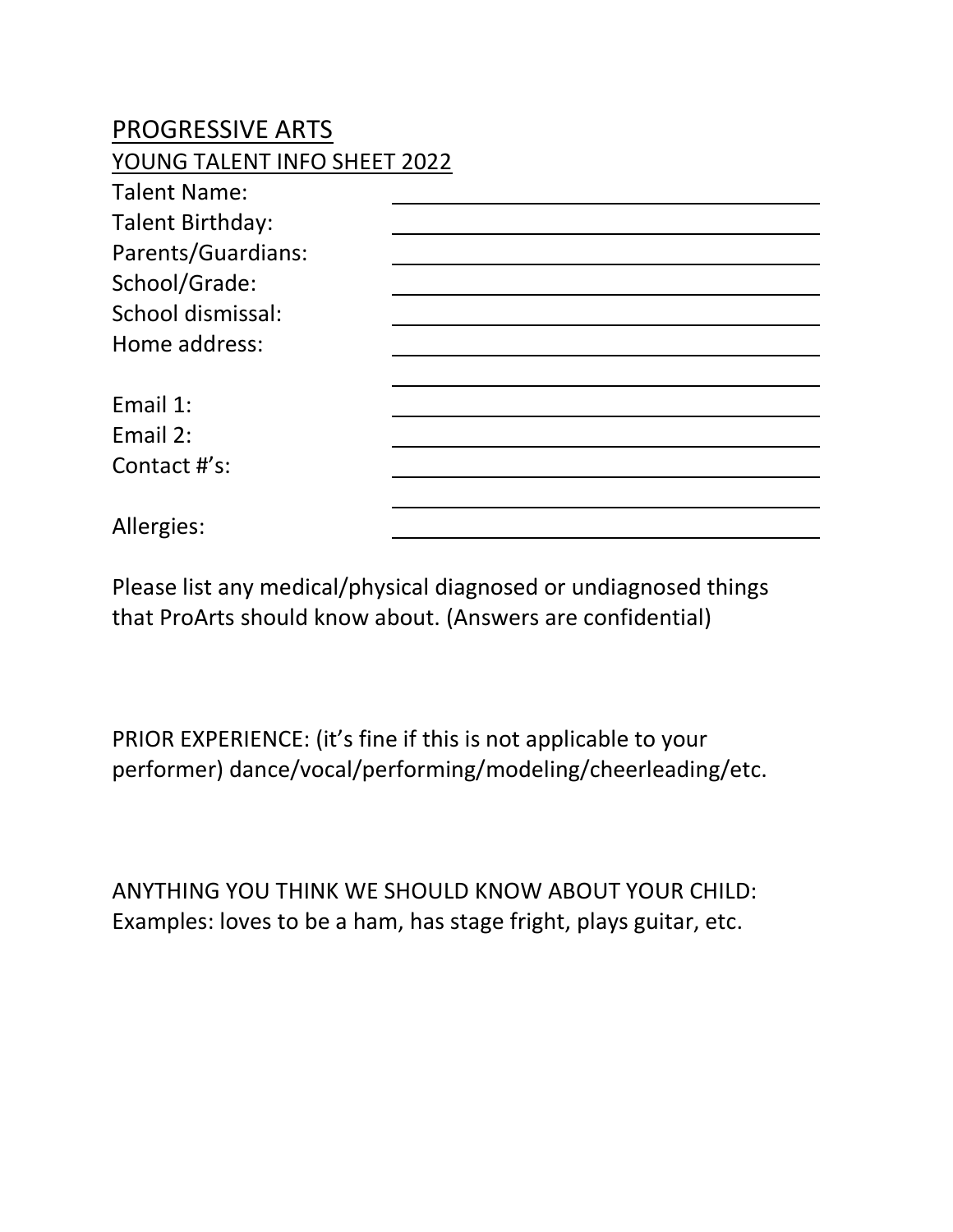## Liability Waiver Form

Despite all the precautions we take, we realize that participation in Progressive Arts could involve a possible personal injury. By signing this release form, the parent/guardian assumes all risk related to Progressive Arts and the use of any and all spaces used by Progressive Arts.

"I/we agree to release and hold harmless Kirsten and Seth Walker and Progressive Arts, and its counselors and the facilities used by them from any cause of action, claims, or demands for any personal injury or any personal property damage that might occur before, during or after workshops, lessons, and shows."

"Furthermore, if I/we observe any unsafe conduct or conditions involving Progressive Arts, I/we agree to report the unsafe conduct or condition to Kirsten and/or Seth Walker as soon as possible."

Talent Name: Parent/Guardian Name: Parent/Guardian Signature: Date: